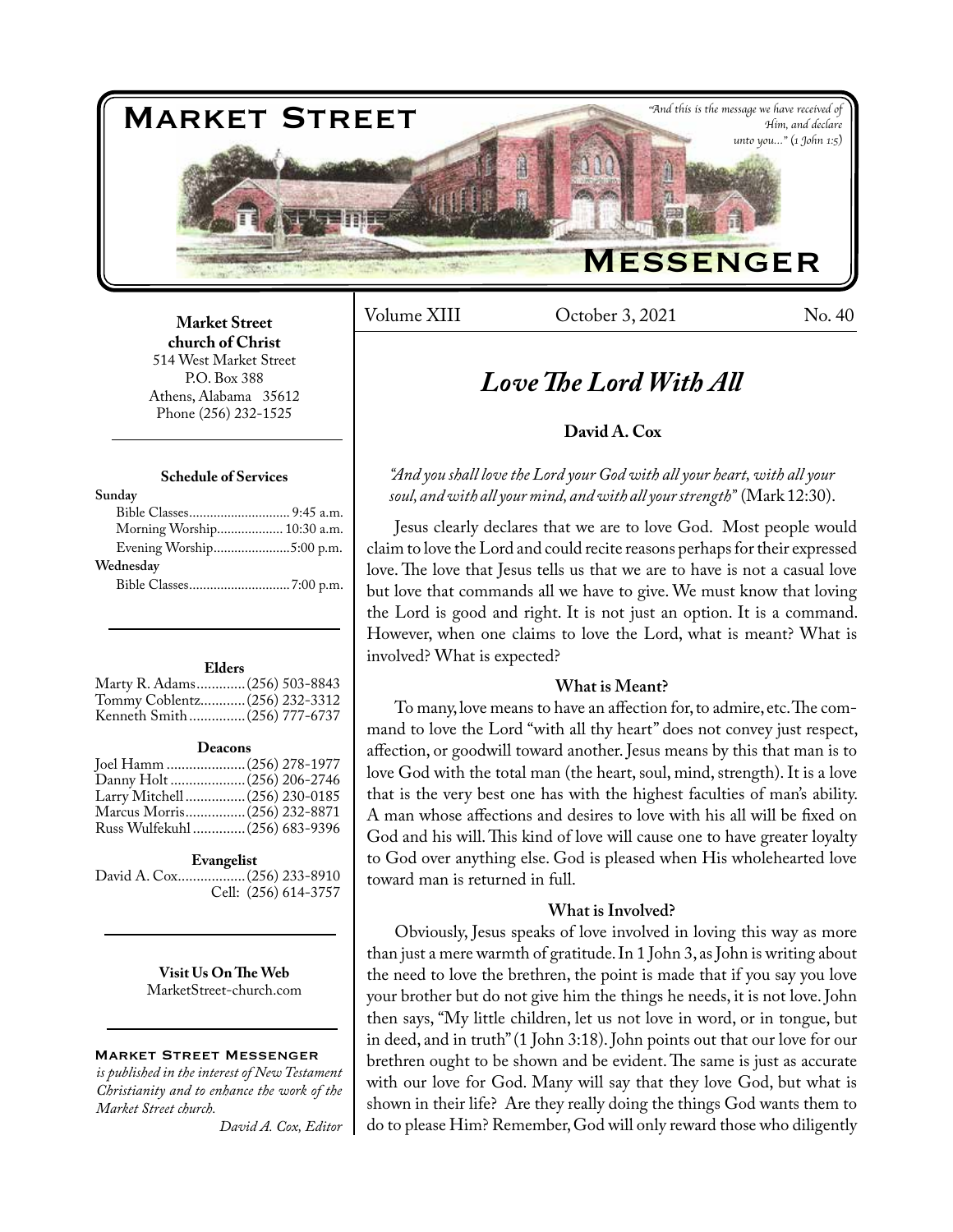seek to please Him (Hebrews 11:6).

### **What Is Expected?**

In the sermon on the mount, Jesus mentions a group of people who, without doubt, would have said they loved the Lord in their lives. "Not everyone who says to Me 'Lord, Lord,' shall enter the kingdom of heaven, but he who does the will of My Father in heaven. Many will say to Me in that day, 'Lord, Lord, have we not prophesied in Your name, cast out demons in Your name, and done many wonders in Your name?' And then I will declare to them, 'I never knew you; depart from Me, you who practice lawlessness'" (Matthew 7:21-23). Notice this group had worked and done many things in the name of the Lord. Indeed, this group of people claimed that they loved the Lord. But Jesus made it clear that regardless of how much they may have done or how much they may have claimed to love the Lord, it was not pleasing to God because they had not done what the Lord desired. In John 14, Jesus told His disciples, "If you love Me, keep My commandments" ( John 14:15). Here is the expectation of the love the Lord desires; it is being faithful to Him and doing what He has told us to do in His word.

Let us learn that we must genuinely love the Lord with all of our heart, soul, and mind. May we remember that this involves more than a good feeling and outwardly saying, "I love the Lord." Let us confess our love for Him daily in the lives we live and in the things we do, faithfully and diligently doing the will of God in all things.

*∞*

# *Methods of the Messiah*

## **Matthew Allen**

If you were planning on creating a world changing religious/spiritual movement, how would you go about it? You would seek out the wisest people and have the largest planning session you could. You would look to begin in the nation's capital or in a large influential city filled with cultural diversity and resources. You would look for ways to win over influential people … people who are movers and shakers. You would spend time involving the religious elite. You would probably work to address the culture in a relevant and popular way… and address felt needs at the broadest level. In today's tech savvy world, you would look for cutting edge experts who know what it takes to impact people through the media, news outlets, using the most wide-ranging appeal possible. It would have to be cool, hip, and resonate with people…and presented as the popular thing. Everyone is doing this.

And yet, Jesus did the exact opposite during His earthly ministry. He came to Israel … the small, weak, embattled, and hated nation located far away from the primary cultural and influential population centers of Athens, Alexandria, or Rome. Not only that, but Jesus spent the first 30 years of his life in the tiny village of Nazareth … in the cultural backwaters of Galilee. He regularly challenged the religious establishment… so much that they quickly became His enemies and eventually wind up killing him. Instead of courting those of influence within the local community, he spent time with the poor and the outcast. His success defies human logic and planning. To say it goes against the grain would be an understatement. And yet, the results of what Jesus accomplished cannot be argued. He is the most influential historical figure who ever lived.

What is the methodology behind Jesus' ministry? Jesus:

- Had a clearly defined mission.
- Embraced the work around him.
- Had a highly focused message.
- Intentionally developed new leaders.
- Included people from all backgrounds into his fellowship.

~via *Cornerstone Church of Christ;* Centerville, Ohio.

*∞*

# *Speak the Truth*

## **Scott Beyer**

*"These are the things which you should do: speak the truth to one another; judge with truth and judgment for peace in your gates." ––* (Zechariah 8:16)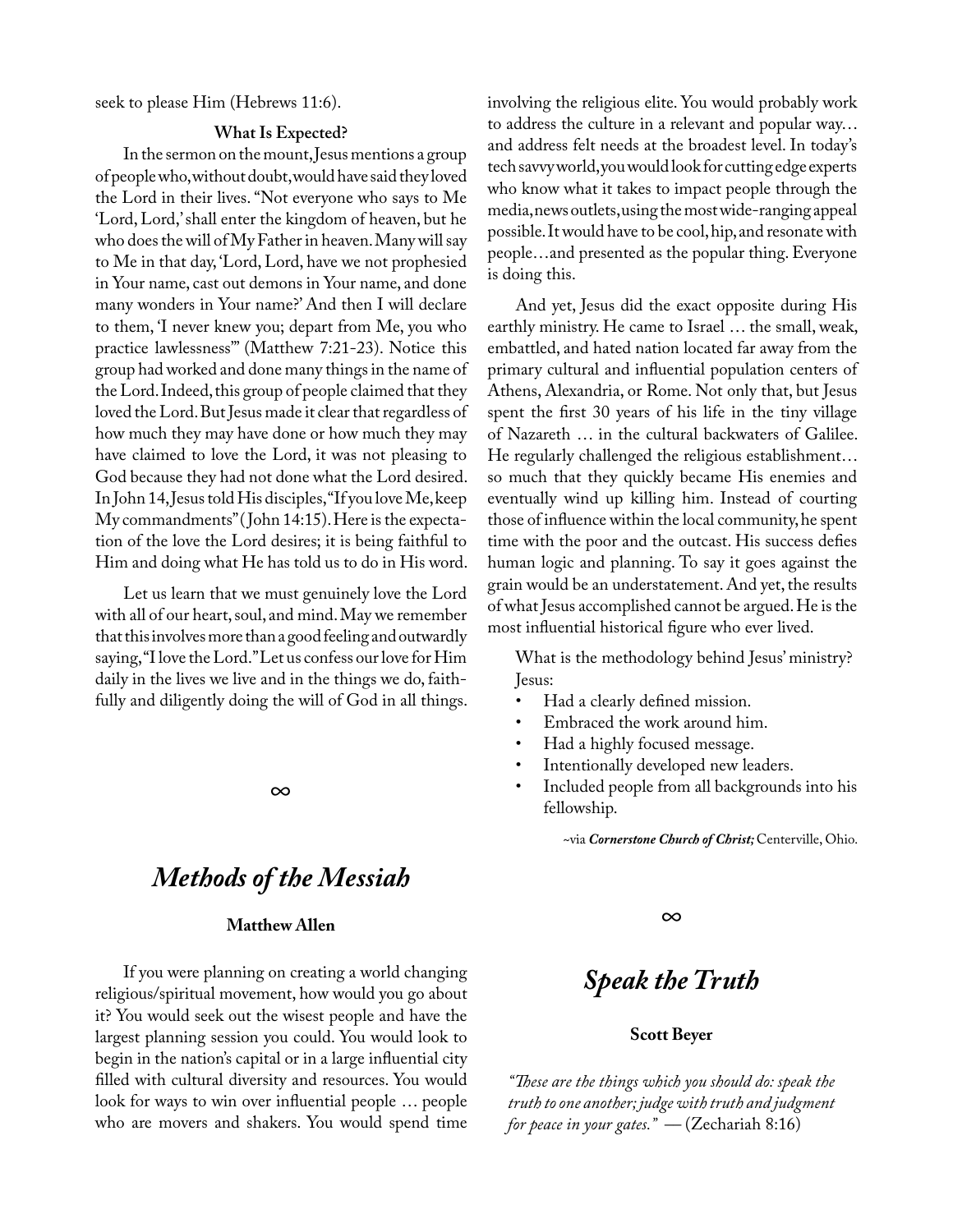Only speak truth – what a novel idea. Seems like everyone is comfortable with lies nowadays. People lie to get ahead, to look better, to stay out of trouble, to make friends… we even lie to be "polite".

The problem with dishonesty is telling lies becomes a habit that is hard to break. This is true for individuals, and it is true for societies (which are just large groups of individuals). The more we become comfortable with lies, the less important truth becomes and the harder it is to differentiate between facts and fiction.

It's hard to live in a world where you don't know who to trust. It's like being in a storm without an anchor to hold you. There's no peace without truth.

Of course, the opposite is also true. Know truth, and it brings peace with it. Jesus says, "know the truth, and the truth will set you free." When we embrace honesty, we don't have to worry about what we are going to say because we just say what is true (not to mention you don't have to be anxious about keeping your story straight!).

Honesty frees us from hiding our vulnerability, and it also anchors us in reality. The truth sets you free from playing the politically correct game, too. If it is good – say so. If it is evil – say that, too. Pretty simple, right?

Speaking truth will also keep you from saying foolish, hurtful things in anger or denying our Lord in moments of fear. Truth becomes a buffer of protection against the momentary impulses of emotion. Train your brain to speak truth, and the habit will override the emotion reflexively.

The truth is so uncommon that it becomes a powerful beacon of light to influence in a sea of milk-toast speech. Speak the truth to your neighbor  $-$  it's the loving thing to do.

~via *The Eastland Bulletin;* Louisville, Kentucky.



## **THE SICK:**

Betty Pepper Peggy Mitchell<br>Ruby Dean Ezell Alan Thornton Ruby Dean Ezell Gayle Ball Margaret Carter Shirley Miller JoAnn Gilbert

| Doris Lovell     | Justice Gentry |
|------------------|----------------|
| Diane Kilpatrick | Janice Cagle   |

*Those Undergoing Treatments or Chronic Illness:*

| Mike Ogles           | Donna Wright     |
|----------------------|------------------|
| Tommy Burns          | Priscilla Tucker |
| Peggy Pepper         | Vicki Stringer   |
| Freddie Mae Elmore   | Nikki Ogles      |
| Anita Wheeler        | Lona Jackson     |
| Judy Vaughn          | Jeanette Weir    |
| Lloyd Adams          | Phillip Harwell  |
| Cornelia Pepper      | Carrie Warner    |
| Cindy Walker         | Kenneth Fisher   |
| <b>Barry DeFoor</b>  | Al Pollard       |
| <b>Charles Burns</b> | Matt Bassford    |
|                      |                  |

### *Athens Health & Restore Rehabilitation:*

Mildred Lambert, rm. 15 Elease Barksdale, rm. 23B Brenda Wilson, rm. 77 Evelyn Hogan, rm. 36 Christine Hudson, rm. 77 Connie Brock, rm. 62

### *Limestone Health Facility:*

Bettye Harrison, rm. 59 Mary Ruth Gardner, rm. 38 Frances Bowers, rm. 67 Alice Roberson, rm. 49 Bobby Ogles, rm. 13

*Shut-In or Away From Home:*

Bobbie Adcock; at home Nell Barksdale; at home Marci Bassett; Limestone Manor Deanie Britton; Limestone Lodge Gwen Bullock; at granddaughter's in Huntsville Barbara Carter; Traditions Irene Inman; at home Stan Stanford; at home Jimmy Stroud; Valley View, Madison William Thomas; Madison Manor, Madison Alan Thornton; Limestone Lodge Kathleen Wales; Limestone Manor

## *In The Hospital/Rehabilitation:*

*Mike Ogles;* Sara Cannon – Nashville, Tennessee *Unaking Currier;* Decatur General – Decatur

### *Updates:*

*Mike Ogles* is taking his chemo treatments in Nashville …*Harvey Nixon* has been able to be back following his bout with kidney stones…*Tommy Burns* began his chemo treatment this past week…*Peggy Mitchell* got the third in the series of shots in her knees this past Friday. She is scheduled to see a rheumatologist on Tuesday… *Ruby Dean Ezell* is scheduled to see a doctor for her back on October 28th…*Judy Vaughn's* surgery scheduled